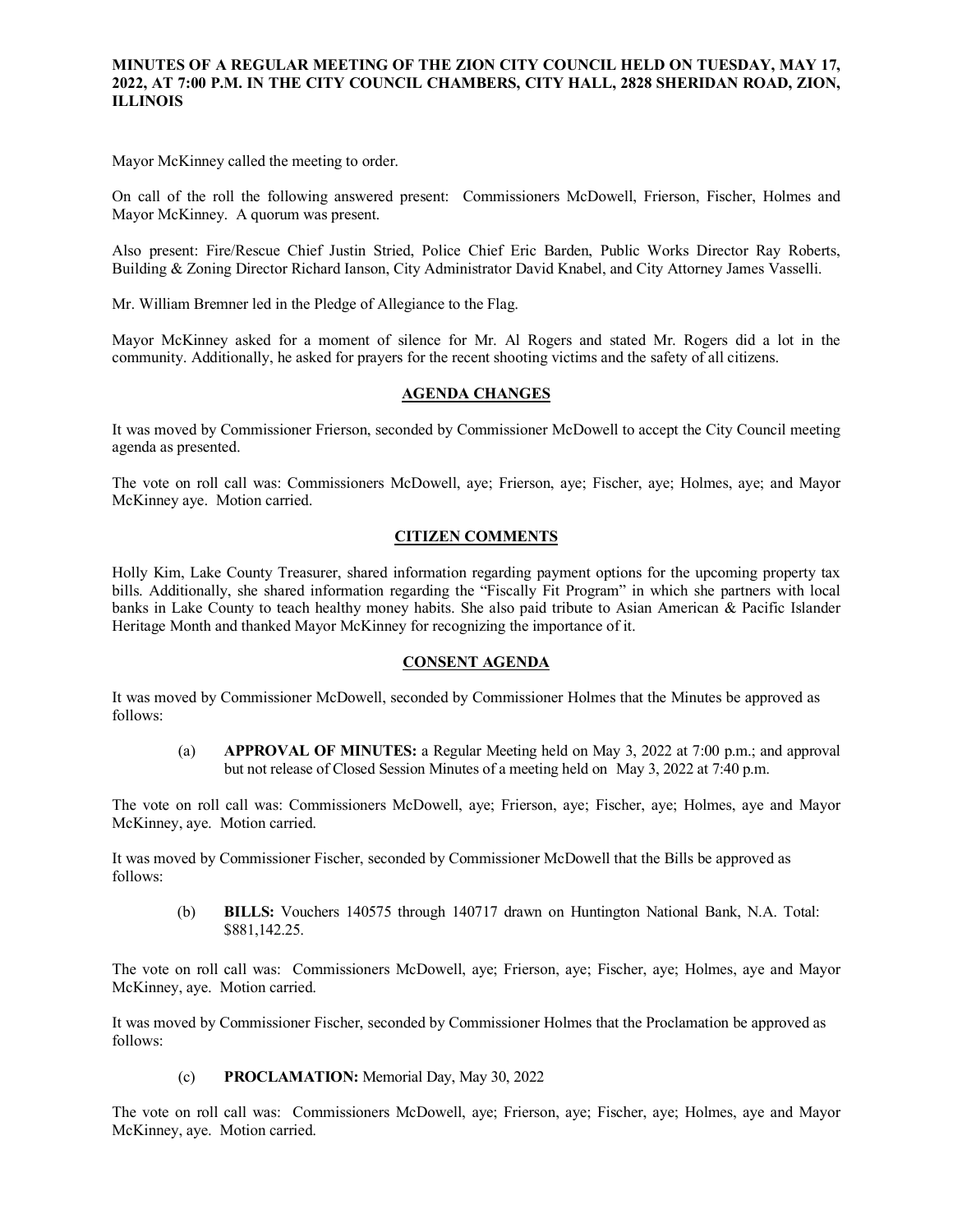## **MAINTENANCE CONTRACT/BIO-TRON, INC.**

A memo (22-DOC-44) was received from Chief Stried requesting approval of a preventative maintenance contract for cardiac monitors in the Fire/Rescue Department. Chief Stried stated Bio-Tron, Inc. from Tinley Park, IL has been providing preventative maintenance on the Zoll cardiac monitors for the last few years. The cost for this service is \$1,500. The contract will be effective June 1, 2022 through May 31, 2023.

It was moved by Commissioner Frierson, seconded by Commissioner McDowell that an Ordinance (22-O-17) be passed authorizing and approving a preventative maintenance contract between the City of Zion and Bio-Tron, Inc. The vote on roll call was: Commissioners McDowell, aye; Frierson, aye; Fischer, aye; Holmes, aye and Mayor McKinney, aye. Motion carried. Ordinance passed.

# **VARIANCE/SECTION 102-32/ZION MUNICIPAL CODE/1012 SHILOH BLVD**

A memo (22-DOC-45) was received from Director Ianson requesting approval of a Variance from Section 102- 152(c) of the Zion Municipal Code. Director Ianson stated Mr. Yonke is seeking a Variance to Section 102-32(c) of the Zion Municipal Code to exceed lot coverage by 1,349 square feet for parking because he would like to asphalt his existing gravel driveway for the property located at 1012 Shiloh Blvd., Zoning Docket 22-Z-4. At the May 5, 2022 meeting, the Planning & Zoning Commission recommended approval of the Variance request.

It was moved by Commissioner Holmes, seconded by Commissioner McDowell that an Ordinance (22-O-18) be passed a granting a Variance to Section 102-152(c) of the Zion Municipal Code to exceed the lot coverage by 1,349 square feet for parking located at 1012 Shiloh Blvd. The vote on roll call was: Commissioners McDowell, aye; Frierson, aye; Fischer, aye; Holmes, aye and Mayor McKinney, aye. Motion carried. Ordinance passed.

# **ORDINANCE/SPECIAL USE PERMIT/AUTO REPAIR/2107 GALILEE AVENUE**

A memo (22-DOC-46) was received from Director Ianson requesting a Special Use Permit to operate an automotive repair business for property located at 2107 Galilee Avenue, petitioner James Scanlon, Zoning Docket 22-Z-5. Director Ianson stated the proposed business, Everything on Wheels, LLC will be a full services auto repair shop with two technicians and one office personnel. Business hours will be Monday through Friday 8:30 a.m. to 5:00 p.m., Saturday 9:00 a.m. to 2:00 p.m. and closed on Sundays. At the May 5, 2022, Planning and Zoning Commission meeting, the Commission recommended to approve the Special Use Permit request. Commissioner Fischer asked if the location was previously used as an auto repair business. Director Ianson stated it was previously used as an excavation company. Commissioner Fischer asked if there was sufficient space available for parking. Director Ianson stated there was additional parking on the side and in the back of the building. Commissioner Frierson asked if there would be any additional improvements made to the property. Director Ianson stated they will be doing additional landscaping, repaving and repainting.

It was moved by Commissioner Holmes, seconded by Commissioner McDowell that an Ordinance (22-0-19) be passed granting a Special Use Permit to James Scanlon to operate an Auto Repair Business for property at 2107 Galilee Avenue. The vote on roll call was: Commissioners McDowell, aye; Frierson, aye; Fischer, aye; Holmes, aye; and Mayor Harrison, aye. Motion carried. Ordinance passed.

## **ORDINANCE/SPECIAL USE PERMIT/TATTOO PARLOR/2109 LEWIS AVENUE**

A memo (22-DOC-47) was received from Director Ianson requesting a Special Use Permit for a Tattoo Parlor and Body Piercing business for property located at 2109 Lewis Avenue, Unit H, petitioner Howell Sidney Longworth, Zoning Docket 22-Z-6. Business hours will be Monday through Saturday 11:00 a.m. to 10:00 p.m. and Sundays 11:00 a.m. to 8:00 p.m. At the May 5, 2022 meeting, the Planning & Zoning Commission recommended approval of the Special Use Permit.

It was moved by Commissioner Holmes, seconded by Commissioner Fischer, that an Ordinance (22-O-20) be passed granting a Special Use Permit to Howell Sidney Longworth for a Tattoo Parlor and Body Piercing Business in the Local Business District for property located at 2109 Lewis Avenue, Unit H. The vote on roll call was: Commissioners, McDowell, aye; Frierson, aye; Fischer aye; Holmes, aye; and Mayor McKinney, aye. Motion carried. Ordinance passed.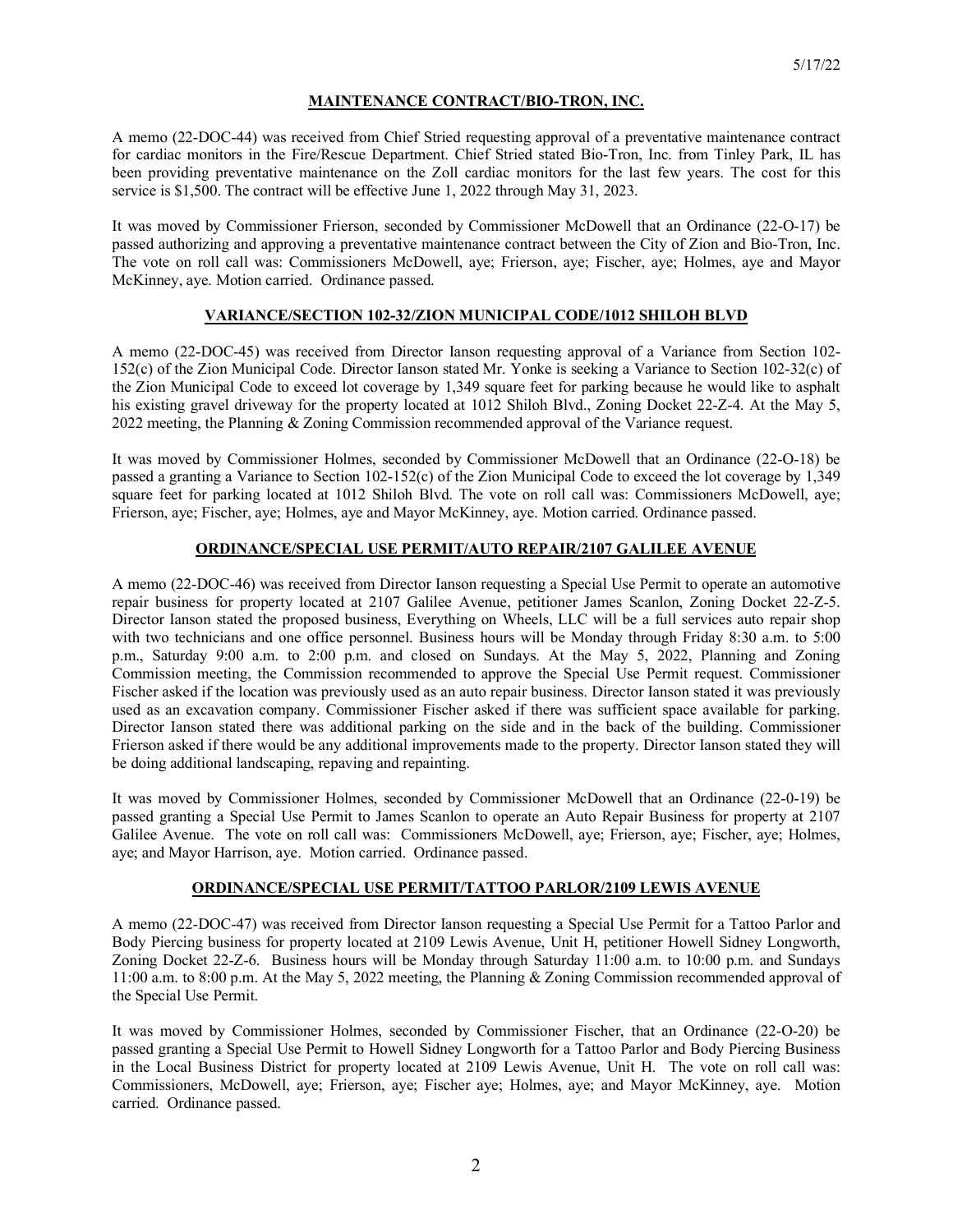## **ORDINANCE/TEXT AMENDMENT/CHILDCARE FACILITIES**

A memo (22-DOC-48) was received from Director Ianson requesting a Text Amendment to Section 102-56(a)(5) of the Zion Municipal Code to add Childcare as a permitted use with the issuance of a Special Use Permit, Zoning Docket 22-Z-7. At the May 5, 2022 meeting, the Planning and Zoning Commission recommended approval of the text amendment.

It was moved by Commissioner Holmes, seconded by Commissioner Frierson, that an Ordinance (22-O-21) be passed approving a Text Amendment to Zion Municipal Code Section 102-56(a)(5) adding Childcare as a permitted use with the issuance of a Special Use Permit. The vote on roll call was: Commissioners McDowell, aye; Frierson, aye; Fischer, aye; Holmes, aye; and Mayor McKinney, aye. Motion carried. Ordinance passed.

# **ORDINANCE/SPECIAL USE PERMIT/DAYCARE CENTER/3021 31ST STREET**

A memo (22-DOC-49) was received from Director Ianson requesting a Special Use Permit for a daycare center, for property located at 3021 31<sup>st</sup> Street, petitioner, Martha Salazar, Zoning Docket 22-Z-8. Director Ianson stated Ms. Salazar is seeking a Special Use Permit to build and operate a daycare center. She is currently operating a daycare center located at 27th and Elisha and is licensed to have up to 61 children with 11 Staff members. She would like to build and operate a second location licensing up to 140 children and also hire all the required Staff. At the May 5, 2022 meeting, the Planning & Zoning Commission recommended approval of the Special Use Permit.

It was moved by Commissioner Holmes, seconded by Commissioner Frierson, that an Ordinance (22-O-22) be passed granting a Special Use Permit for a daycare center for property at 3021 31<sup>st</sup> Street. The vote on roll call was: Commissioners McDowell, aye; Fischer, aye; Frierson, aye; Holmes, aye; and Mayor McKinney, aye. Motion carried. Ordinance passed.

# **TABULATION OF BIDS/2022 HMA PATCHING PROGRAM**

A Tabulation of Bids (22-DOC-50) was received from Director Roberts for the 2022 HMA Patching Program. On May 3, 2022 the City held a bid opening for the 2022 HMA Patching Program. Director Roberts requests and recommends awarding the bid to the lowest responsible bidder, Schroeder Asphalt Services, Inc. from Huntley, Illinois in the amount of \$164,000.00. Funding for the project has been budgeted from the Motor Fuel Tax Fund. Copies of the bid tabulations are on file in the City Clerk and Public Works offices and posted on the City of Zion website.

It was moved by Commissioner McDowell, seconded by Commissioner Fischer that the bid for the 2022 HMA Patching Program be awarded to Schroeder Asphalt Services, Inc., Huntley, Illinois in the amount of \$164,000.00. The vote on roll call was: Commissioners McDowell, aye; Frierson, aye; Fischer, aye; Holmes, aye and Mayor McKinney, aye. Motion carried.

# **TABULATION OF BIDS/JOPPA ALLEY IMPROVEMENT PROJECT**

A Tabulation of Bids (22-DOC-51) was received from Director Roberts for the Joppa Alley Improvement Project. On May 3, 2022 the City held a bid opening for the Joppa Alley Improvement Project. Director Roberts stated only one bid was received and Staff has informed the grant manager for the DCEO Grant of receiving only one bid. They have approved awarding the bid to a single bidder. The lowest responsible bidder was Campanella and Sons, Inc. of Wadsworth, Illinois for the base and alternate bids 1,2 and 3. Staff recommends awarding the base bid to Campanella and Sons, Inc. in the amount of \$798,659.68. Funding for the project has been awarded from the DCEO (Department of Commerce and Economic Opportunity) Grant. Copies of the bid tabulations are on file in the City Clerk and Public Works offices and posted on the City of Zion website.

It was moved by Commissioner McDowell, seconded by Commissioner Fischer that the bid for the Joppa Alley Improvement Project be awarded to Campanella and Sons, Inc., Wadsworth, Illinois in the amount of \$798,659.68. The vote on roll call was: Commissioners McDowell, aye; Frierson, aye; Fischer, aye; Holmes, aye and Mayor McKinney, aye. Motion carried.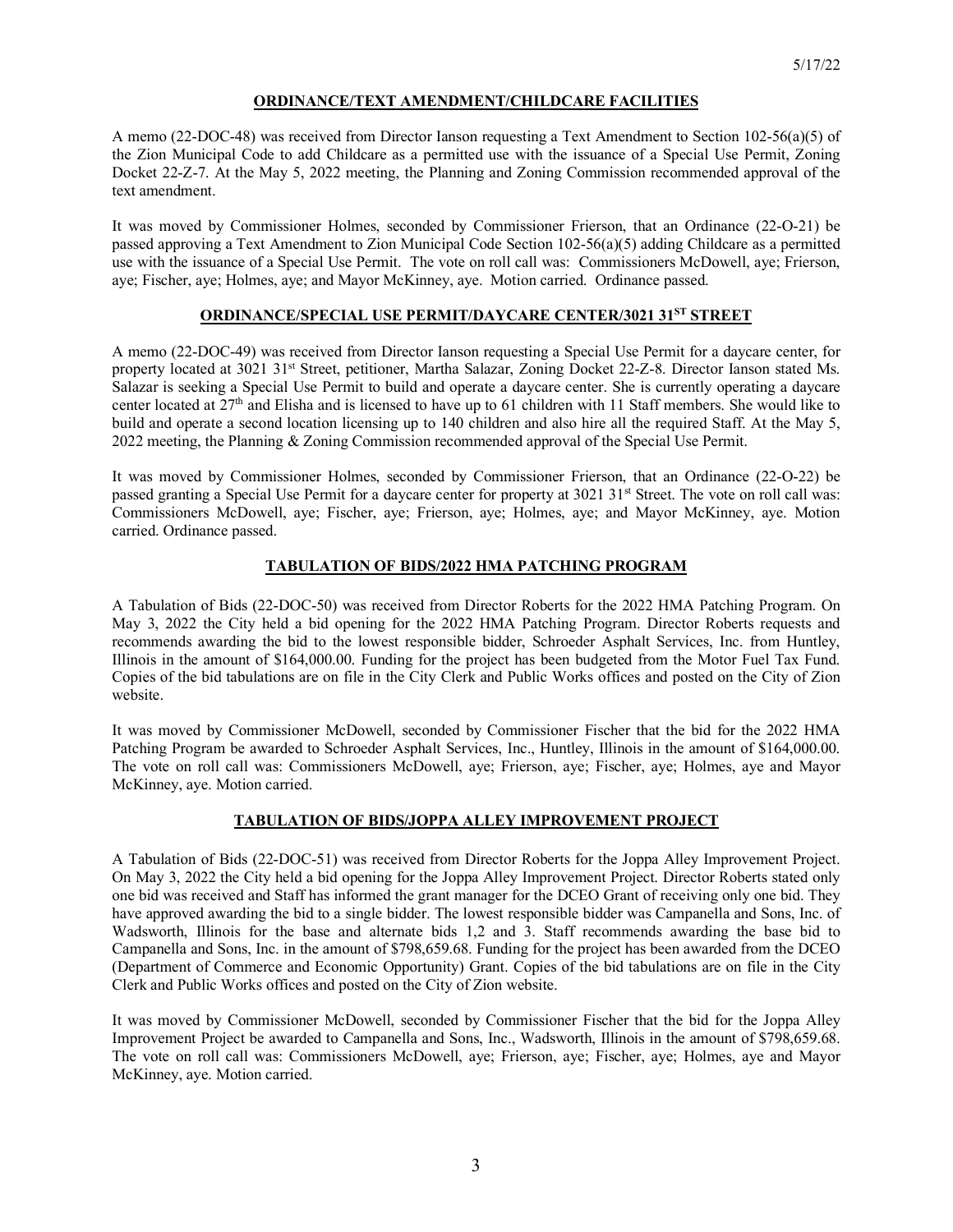### **PROPOSAL/PROFESSIONAL ENGINEERING SERVICES/BURKE ENGINEERING/JOPPA ALLEY IMPROVEMENT PROJECT**

A memo (22-DOC-52) was received from Director Roberts requesting approval of the proposal from Christopher Burke Engineering for Construction Observation and Engineering Services for the Joppa Alley Improvement Project. Director Roberts stated services will include the observation of the progress and quality of work executed and determination if the work is proceeding in accordance with the contract documents. Staff requests and recommends approval of the proposal from Christopher Burke Engineering in the amount of \$60,415. Funding for the project has been awarded from the DCEO (Department of Commerce and Economic Opportunity) Grant. Commissioner McDowell noted that Senator Melinda Bush helped secure the grant for the project. Mayor McKinney stated there has been a slight delay on the project with concrete and asphalt. There have been many issues throughout the country but the Infrastructure Bill has money coming to help with projects.

It was moved by Commissioner McDowell, seconded by Commissioner Holmes to accept the proposal of Christopher Burke Engineering in the amount of \$60,415 for Construction Observation & Engineering Services for the Joppa Alley Improvement Project. The vote on roll call was: Commissioners McDowell, aye; Fischer, aye; Holmes, aye; Frierson, aye; and Mayor McKinney, aye. Motion carried.

# **TABULATION OF BIDS/2022 STREET AND ALLEY PROGRAM**

A Tabulation of Bids (22-DOC-53) was received from Director Roberts for the 2022 Street and Alley Program. On May 3, 2022 the City held a bid opening for the 2022 HMA Patching Program. The lowest responsible bidder was Schroeder Asphalt Services, Inc. from Huntley, Illinois for the base bid and alternate bids 1, 2 and 3 and is a budgeted item in the FY23 MFT (Motor Fuel Tax) and RBI (Rebuild Illinois) funds in the amount of \$819,670.00. A budget amendment to the FY23 Street and Bridge Fund will be required in the amount of \$92,346.35. Director Roberts requests and recommends awarding the bid to Schroeder Asphalt Services, Inc. in the amount of \$912,016.35. Copies of the bid tabulations are on file in the City Clerk and Public Works offices and posted on the City of Zion website. Commissioner Fischer asked how big of an area will be covered. Director Roberts stated with the base bid it will cover 3 alleys and 4 streets which totals about 2 miles. Commissioner Fischer asked how Schroeder Asphalt was able to put together a price that was this low. Director Roberts stated this is happening all across the country. Most municipalities are getting only 1 bid. Most local companies have a full schedule and bid higher. Peter Baker and Payne & Dolan provide the materials to the smaller companies so are still making money. They reached out to the smaller companies but they are having a hard time securing material. They may also be afraid of the requirements for the DCEO grant.

It was moved by Commissioner McDowell, seconded by Commissioner Fischer that the base bid for the 2022 Street and Alley Program be awarded to Schroeder Asphalt Services, Inc., Huntley, Illinois in the amount of \$912,016.35. The vote on roll call was: Commissioners McDowell, aye; Frierson, aye; Fischer, aye; Holmes, aye and Mayor McKinney, aye. Motion carried.

## **PROPOSAL/PROFESSIONAL ENGINEERING SERVICES/BURKE ENGINEERING/2022 STREET AND ALLEY PROGRAM**

A memo (22-DOC-54) was received from Director Roberts requesting approval of the proposal from Christopher Burke Engineering for Construction Observation and Engineering Services for the 2022 Street and Alley Program. Director Roberts stated services will include the observation of the progress and quality of work executed and determination if the work is proceeding in accordance with the contract documents. Staff requests and recommends approval of the proposal from Christopher Burke Engineering in the amount of \$100,330.00. The service is a budgeted item in the FY23 MFT (Motor Fuel Tax) Fund.

It was moved by Commissioner McDowell, seconded by Commissioner Holmes to accept the proposal of Christopher Burke Engineering in the amount of \$100,330.00 for Construction Observation & Engineering Services for the 2022 Street and Alley Program. The vote on roll call was: Commissioners McDowell, aye; Fischer, aye; Holmes, aye; Frierson, aye; and Mayor McKinney, aye. Motion carried.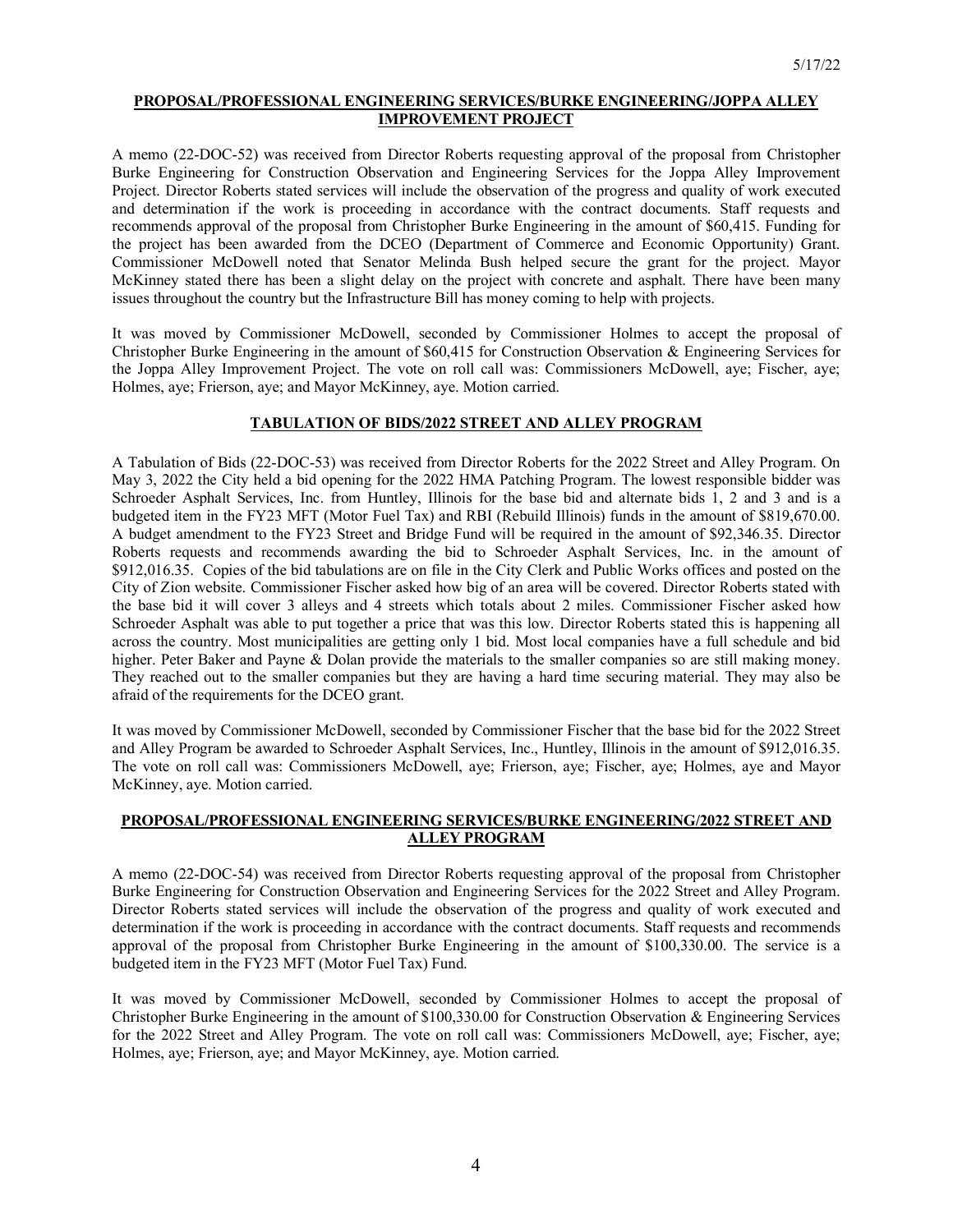### **PROPOSAL/PROFESSIONAL ENGINEERING SERVICES/BURKE ENGINEERING/2022 WATER MAIN REPLACEMENT PROJECT**

A memo (22-DOC-55) was received from Director Roberts requesting approval of the proposal from Christopher Burke Engineering for Construction Observation and Engineering Services for the 2022 Water Main Replacement Program. Director Roberts stated services will include the observation of the progress and quality of work executed and determination if the work is proceeding in accordance with the contract documents. Staff requests and recommends approval of the proposal from Christopher Burke Engineering in the amount of \$103,800.00. The service is a budgeted item in the FY23 Water Fund. Commissioner Frierson asked if Christopher Burke has had any pricing increases. Director Roberts stated they have not.

It was moved by Commissioner McDowell, seconded by Commissioner Holmes to accept the proposal of Christopher Burke Engineering in the amount of \$103,800.00 for Construction Observation & Engineering Services for the 2022 Water Main Replacement Project. The vote on roll call was: Commissioners McDowell, aye; Fischer, aye; Holmes, aye; Frierson, aye; and Mayor McKinney, aye. Motion carried.

## **SPECIAL DUTY PAY CHANGE**

A memo (22-DOC-56) was received from Chief Barden requesting approval of a change in the fee schedule for Special Duty pay for officers. Special Duty is not paid by the City of Zion but rather by the entity that contracts for police services (e.g. ZBTHS basketball games and football games or other gatherings where police services will be needed above and beyond the regularly scheduled services). Chief Barden recommends approval of the fee adjustment and suggests that the contract fee amount commensurate with the current CBA reflecting the overtime rate of the officer's position on the step scale. The CBA fee amount would be attached as an exhibit to the governing agreement and would reflect the most current CBA as negotiated by the City of Zion.

It was moved by Commissioner Frierson, seconded by Commissioner Holmes to approve the change in the fee schedule for Special Duty pay for police officers as presented. The vote on roll call was: Commissioners McDowell, aye; Frierson, aye; Fischer, aye; Holmes, aye and Mayor McKinney, aye. Motion carried.

### **WATER/SEWER FUND BUDGET**

A memo (22-DOC-57) was received from Administrator Knabel requesting approval of the Water and Sewer Fund Budget. Administrator Knabel stated in the interest of moving forward with capital purchases, which are experiencing large delays, he is asking for approval of the Water and Sewer Fund Budget for FY 2023 in advance of the remainder of the City funds. This fund is a standalone fund and has no impact on the General Fund or other fund budgets so they can isolate and approve accordingly. He presented the budget for the Water and Sewer fund for the year ending April 30, 2023. He noted that there is an increase in expenses due to some of the following:

The increase of the cost of water to the Lake County Public Water District Anticipated emergency repairs and a sewer grinder Replacement water meters Increase of Capital Outlay Motor Equipment Large transfer due to the \$1.3 million Water Project

It was moved by Commissioner Fischer, seconded by Commissioner McDowell to approve the Budget for the Water and Sewer Fund for May 1, 2022 through April 30, 2023 as presented. The vote on roll call was: Commissioners McDowell, aye; Frierson, aye; Fischer, aye; Holmes, aye and Mayor McKinney, aye. Motion carried.

## **DEPARTMENTAL COMMENTARY**

Director Ianson reminded residents of the requirements for the collection of Landscape and Yard Waste. Information is available on the City's website.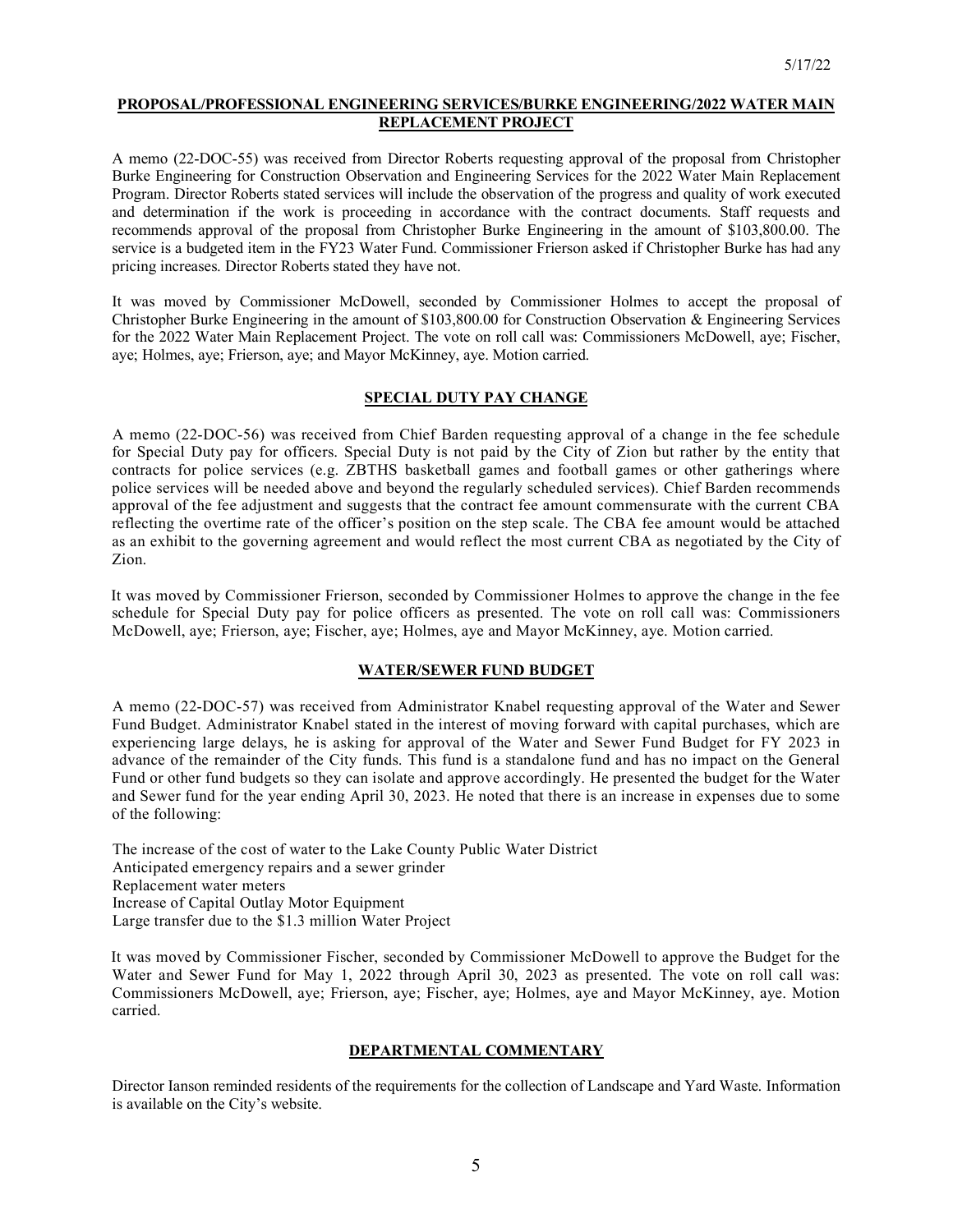Director Roberts stated batch plants are now open and they will be concentrating on doing the main roads first. Additionally, he received information from Wisconsin DOT regarding the closing of Sheridan Road from 9th Street to 52<sup>nd</sup> Street beginning May 31<sup>st</sup>.

Chief Stried reminded residents that only recreational fires are permitted in Zion. He urged residents to review the City code regarding burning.

Chief Barden stated the City is actively seeking applicants for police officer. Applications will be received until May 31, 2022. Applicants may apply at applytoserve.com.

Administrator Knabel invited residents to attend the 2<sup>nd</sup> meeting for the Zion Community Leaders State of the Community on June 4, 2022 at 10:00 a.m. at ZBTHS South Cafeteria. They received feedback from the last meeting from the questions on how to improve the community and will be sharing the information. The meeting can provide an opportunity for residents and businesses to share ideas on what they would like to see happen in the community. There are 24,000 residents in Zion and their feedback is needed in order to make things work.

Commissioner Frierson thanked Ms. Kim for attending the City Council meeting and providing the residents with information regarding the property tax payments and the Fiscally Fit Program. Additionally, he encouraged residents to get out and investigate the various activities going on this summer.

Commissioner Fischer asked citizens as Memorial Day approaches to remember those we have lost and gave up their lives for this country's freedom.

Commissioner Holmes encouraged residents to get outside and get to know their neighbors.

Mayor McKinney stated he is thankful for the people that work for the City. Employees are the ones that are tasked with changing the City with limited resources available. He stated he appreciates the Council's input and thanked them for their dedication. Additionally, he thanked the Police and Fire Chiefs for going with him to visit the elementary schools. They did a masterful job with the children and the reception they received was wonderful.

### **ANNOUNCEMENTS**

| May 30  |                          | City Offices Closed for the Holiday                                          |
|---------|--------------------------|------------------------------------------------------------------------------|
| June 4  | $10:00$ a.m.             | Zion Community Leaders State of<br>the Community at ZBTHS South<br>Cafeteria |
| June 7  | $7:00$ p.m.              | Zion City Council Meeting                                                    |
| June 21 | 6:00 p.m.<br>$7:00$ p.m. | Zion Township Board Meeting<br>Zion City Council Meeting                     |

## **CLOSED SESSION**

It was moved by Commissioner Fischer, seconded by Commissioner Holmes that the Council recess to Closed Session at 8:06 p.m., Pursuant to 5 ILCS 120/2 "Open Meetings", for the discussion of filed, pending and/or probable or imminent litigation, sale or purchase of real estate, collective bargaining, legal counsel and personnel. The vote on roll call was: Commissioners McDowell, aye; Frierson, aye; Fischer, aye; Holmes, aye; and Mayor McKinney, aye. Motion carried.

It was moved by Commissioner Frierson, seconded by Commissioner Fischer to reconvene the Regular Council meeting at 8:20 p.m. with all members present. The vote on roll call was: Commissioners McDowell, aye; Frierson, aye; Fischer, aye; Holmes, aye and Mayor McKinney, aye. Motion carried.